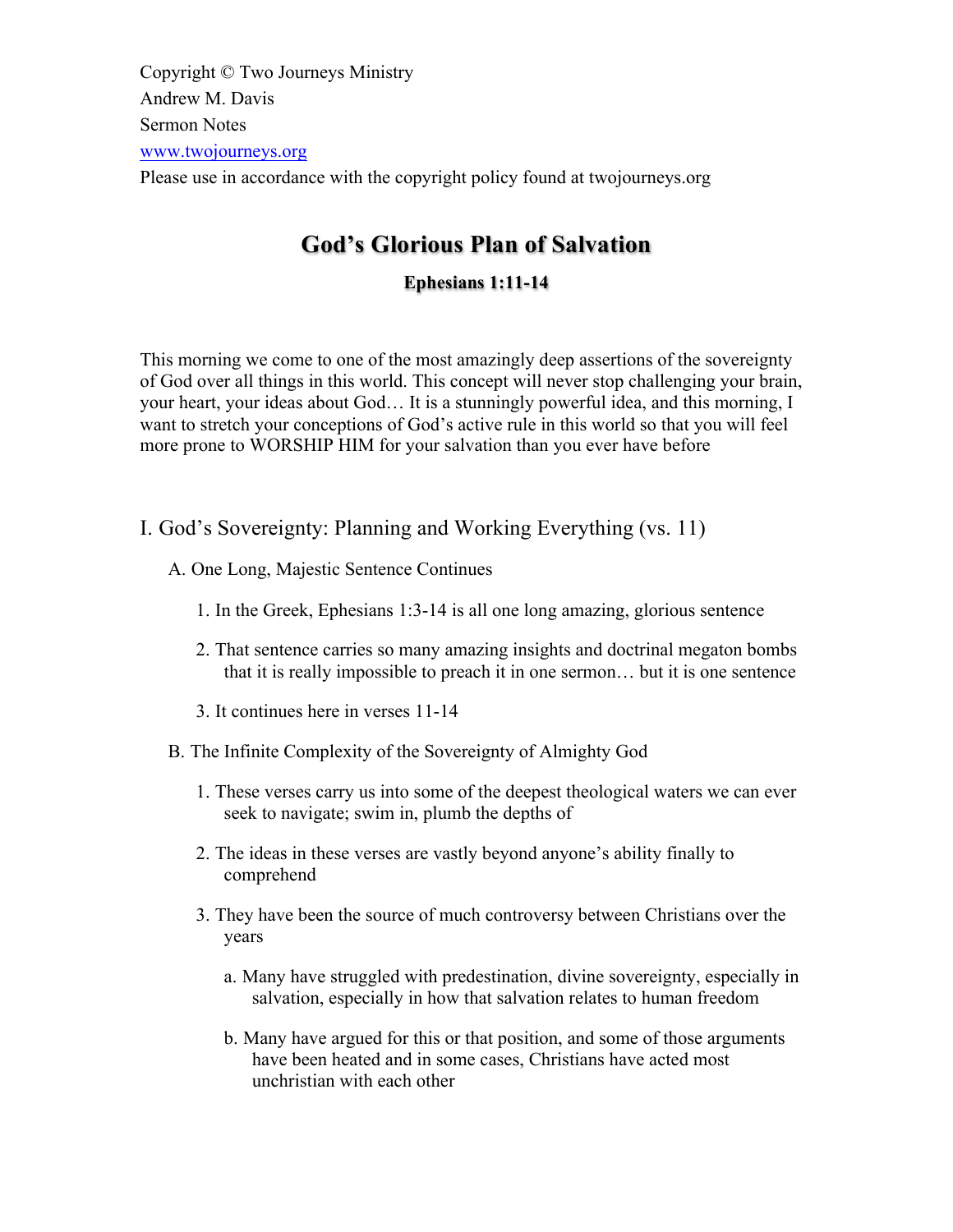- 4. As a result of their complexity, profundity, and the controversies, many Christians think the BEST thing they can do is stay away from this topic altogether… never read about it, never discuss it, never carefully exegete the key passages, never listen to sermons about it
- 5. Some pastors get into trouble preaching carefully through Ephesians 1
- 6. BUT to ignore any section of God's Word as through it's harmful or toxic or dangerous is to dishonor God greatly
- 7. God GAVE US this chapter… He WANTS US to understand it… He WANTS US to ponder it in detail and have it stretch our understandings

### *2 Timothy 3:16 All Scripture is God-breathed and is useful for teaching, rebuking, correcting and training in righteousness*

C. How to Approach this Teaching of God's Absolute Sovereignty?

- 1. Without prejudices or philosophical schemes that slant the way you take in bible verses
- So many people come to this issue with preconceived notions and commitments
- In effect, they have made up their mind before they ever look at a passage like this
- Martyn Lloyd-Jones: "We all tend to start with original or inherited ideas as to what God should do, what it is right for God to do, and if God does not behave in that way, then we impute unfairness to him."
- Jonathan Edwards: From my childhood up; my mind has been full of objections against the doctrine of God's sovereignty, in choosing whom he would to eternal life; and rejecting whom he pleased; leaving them eternally to perish, and be everlastingly tormented in hell. It used to appear like a horrible doctrine to me. But I remember the time very well when I seemed to be convinced, and fully satisfied, as to this sovereignty of God, and his justice in thus eternally disposing of men, according to his sovereign pleasure…. And there has been a wonderful alteration in my mind, with respect to the doctrine of God's sovereignty, from that day to this… divine sovereignty is what I LOVE to ascribe to God… but at first, it was not so."
	- 2. So how do we get rid of our prejudices? How do we simply accept the ideas in these verses?
	- 3. Approach with GREAT HUMILITY and with simple child-like faith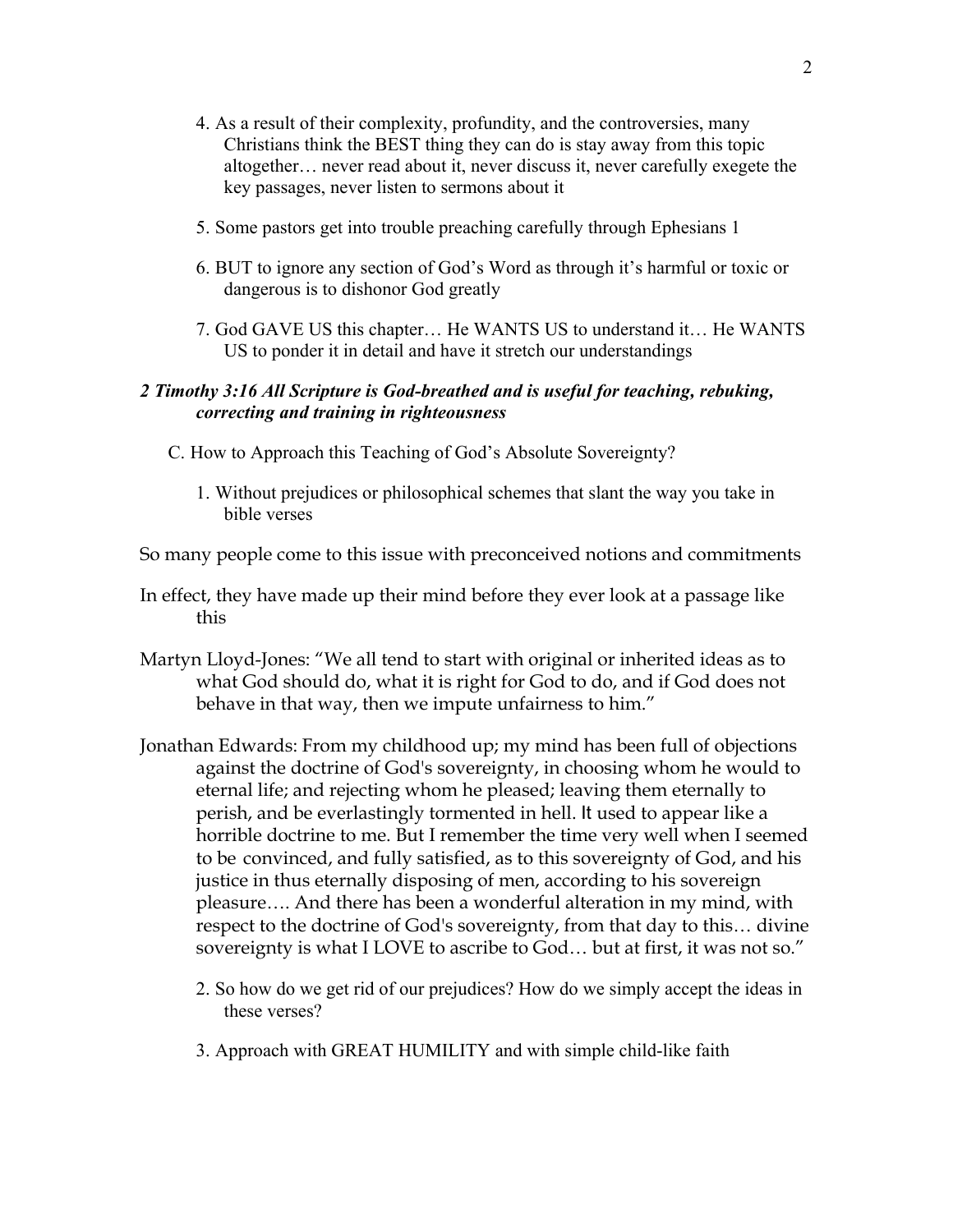*Romans 9:20 But who are you, O man, to talk back to God? "Shall what is formed say to him who formed it, 'Why did you make me like this?'"*

4. Realize that these doctrines can only be accepted by CHRISTIANS!

# *1 Corinthians 2:14 The man without the Spirit does not accept the things that come from the Spirit of God, for they are foolishness to him, and he cannot understand them, because they are spiritually discerned.*

5. Seek a view of salvation that MAXIMIZES the glory of God!

So… what does Paul assert here about God in these verses?

First…

- D. In Him (Christ) We Have Obtained an Inheritance
	- 1. Only IN CHRIST do we get anything but wrath from God
	- 2. Every blessing of salvation is blood-bought
	- 3. Next… what does this verse actually say?
		- a. Complex word leads to many different translations

# *KJV, NASB, ESV Ephesians 1:11 In whom also we have obtained an inheritance*

## *NIV Ephesians 1:11 In him we were also chosen*

## *HCSB Ephesians 1:11 In Him we were also made His inheritance*

b. The word literally means to be appointed or chosen by lot, so some excellent commentators think it means "we were claimed by God as HIS portion"

# *Deuteronomy 32:9 For the LORD's portion is his people, Jacob his allotted inheritance.*

c. But the focus here seems to be on OUR inheritance, for a few verses later

## *Ephesians 1:14 who is a deposit guaranteeing our inheritance*

E. God Has Purposed All of these Things by His Own Counsel

# *Ephesians 1:11 In him we were also chosen, having been predestined according to the plan of him who works out everything in conformity with the purpose of his will*

1. We were predestined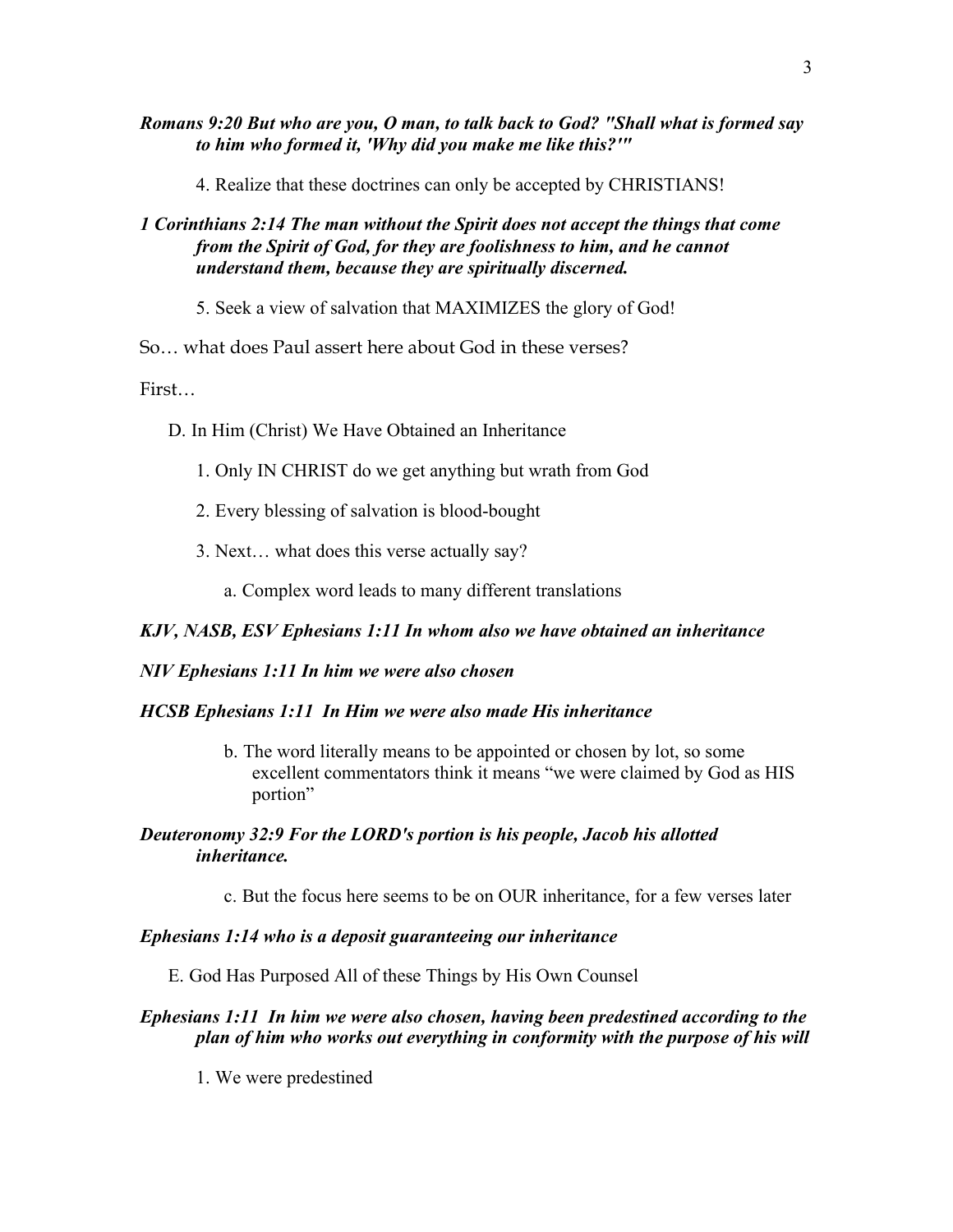a. Already discussed this briefly in verses 4-5

### *"in love, he predestined us to be adopted…"*

- b. The word means to predetermine, to fix by decree
- c. God has thought of us individually, personally, by name, and in Christ fixed out future for us… that we will be with Him eternally in heavenly glory
- 2. That predestination of our final glory in heaven is part of God's overall grand and detailed plan for the entire universe
- 3. God HAS A PLAN
	- a. None of this was haphazard or left to random chance
	- b. God has PONDERED EVERY TINY DETAIL before anything came to be
	- c. The word "plan" is linked with the phrase the "purpose (or counsel) of his will"
	- d. The image is of a royal conference in which all the King's counsellors are called in to give him wise advice
	- e. BUT in God's case, there were NO COUNSELLORS outside of Himself

# *Romans 11:34 "Who has known the mind of the Lord? Or who has been his counselor?"*

- f. No created being in the universe can ever give God information that He didn't already possess… or put things together in analysis in a way he hadn't considered; no one can add anything at all to the mind of God... God has THOUGHT THROUGH every aspect of his universe, down to the subatomic level, and down to the tiniest moment of history
- g. God's plan is absolutely COMPREHENSIVE…

# *Ephesians 1:11 In him we were also chosen, having been predestined according to the plan of him who works out* **everything** *in conformity with the purpose of his will*

- h. If you think that word "everything" is limited in some way to just some things, or aspects of salvation, or inanimate objects, it isn't
- i. Other verses testify to this plainly:

#### *Proverbs 16:33 The lot is cast into the lap, but its every decision is from the LORD.*

[No such thing as luck… every roll of the dice comes us exactly as God wills]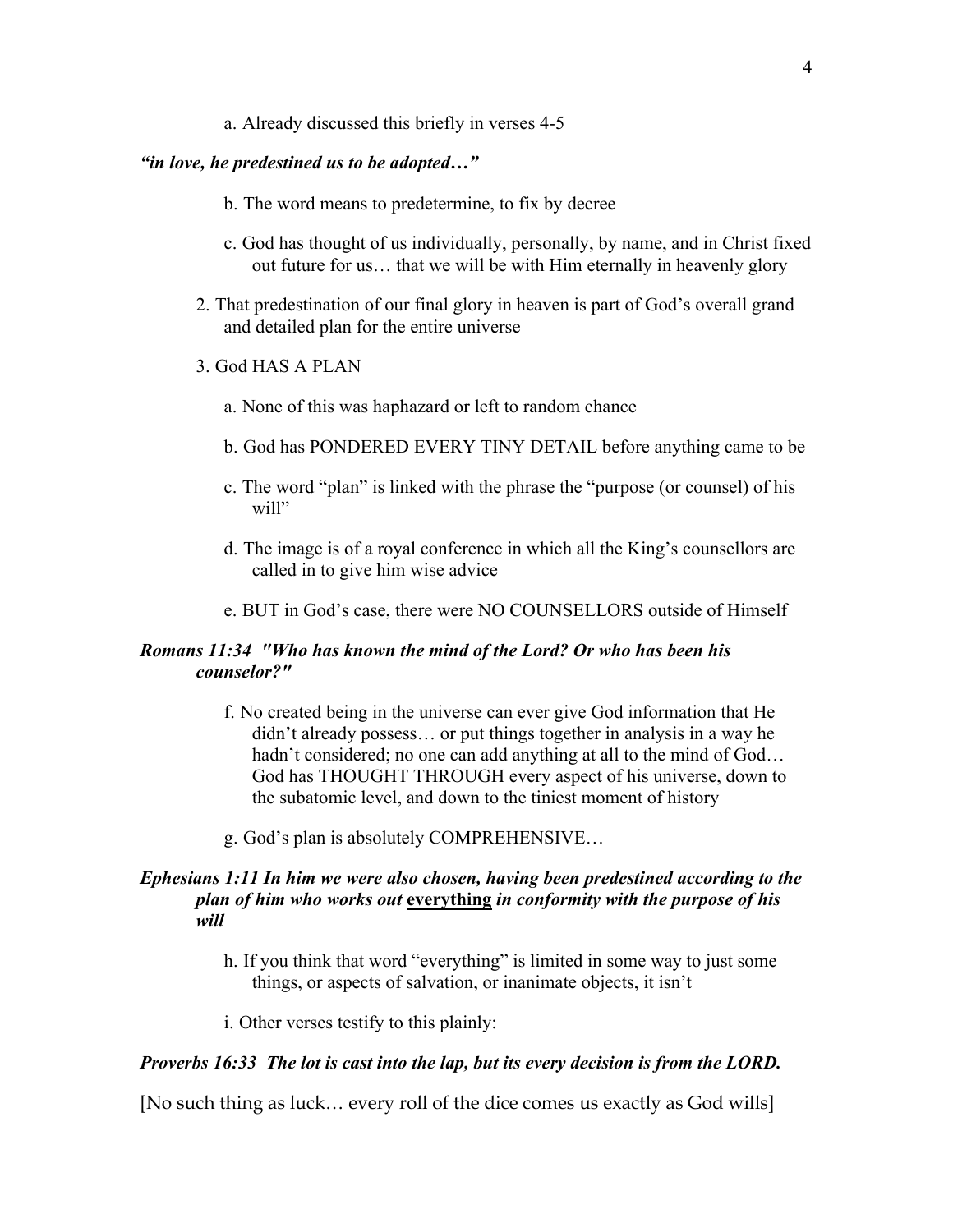# *Matthew 10:29 Are not two sparrows sold for a penny? Yet not one of them will fall to the ground apart from the will of your Father.*

Not a single bird dies on planet earth apart from the plan and purpose of God

- The interconnectedness of both living and non-living things on this planet is so pervasive that even scientists understand the massive effects of the tiniest detail on world-changing events
- "Chaos theory" pioneer Edward Lorenz, mathematician and meteorologist, working with statistical models of WEATHER… coined a term "the butterfly effect": that the details of a hurricane (such as when it started and the exact path it would follow) could be altered by the flapping of the wings of a distant butterfly several weeks earlier
- Sci-Fi writer Ray Bradbury actually used this concept in a short-story a decade before Lorenz quoted it; he wrote a short story, "A Sound of Thunder" in which a man who loved hunting paid a time travel hunting company for the hunting trip of a lifetime… the ability to go back in time an kill a Tyrannosaurus Rex… but he was told he had to stay on this levitating path the company had built and only kill the specific Tyrannosaurus marked out that would have died at that moment in time… but the man stepped off the path; and when he got back to his own time, many significant things had changed dramatically. It turns out that when he took that single step off the path, he had killed a single butterfly, and that changed history dramatically

For want of a nail the shoe was lost.

For want of a shoe the horse was lost. For want of a horse the rider was lost. For want of a rider the message was lost. For want of a message the battle was lost. For want of a battle the kingdom was lost. And all for the want of a horseshoe nail.

Seemingly insignificant events can have HUGE impacts:

- SO… if God is going to control any aspect of history, he must control every aspect leading up to that event… or He really can have no control whatsoever
- This is not just theory… God says he DOES control all events of history, and all plans of humanity, even by great kings or insignificant peasants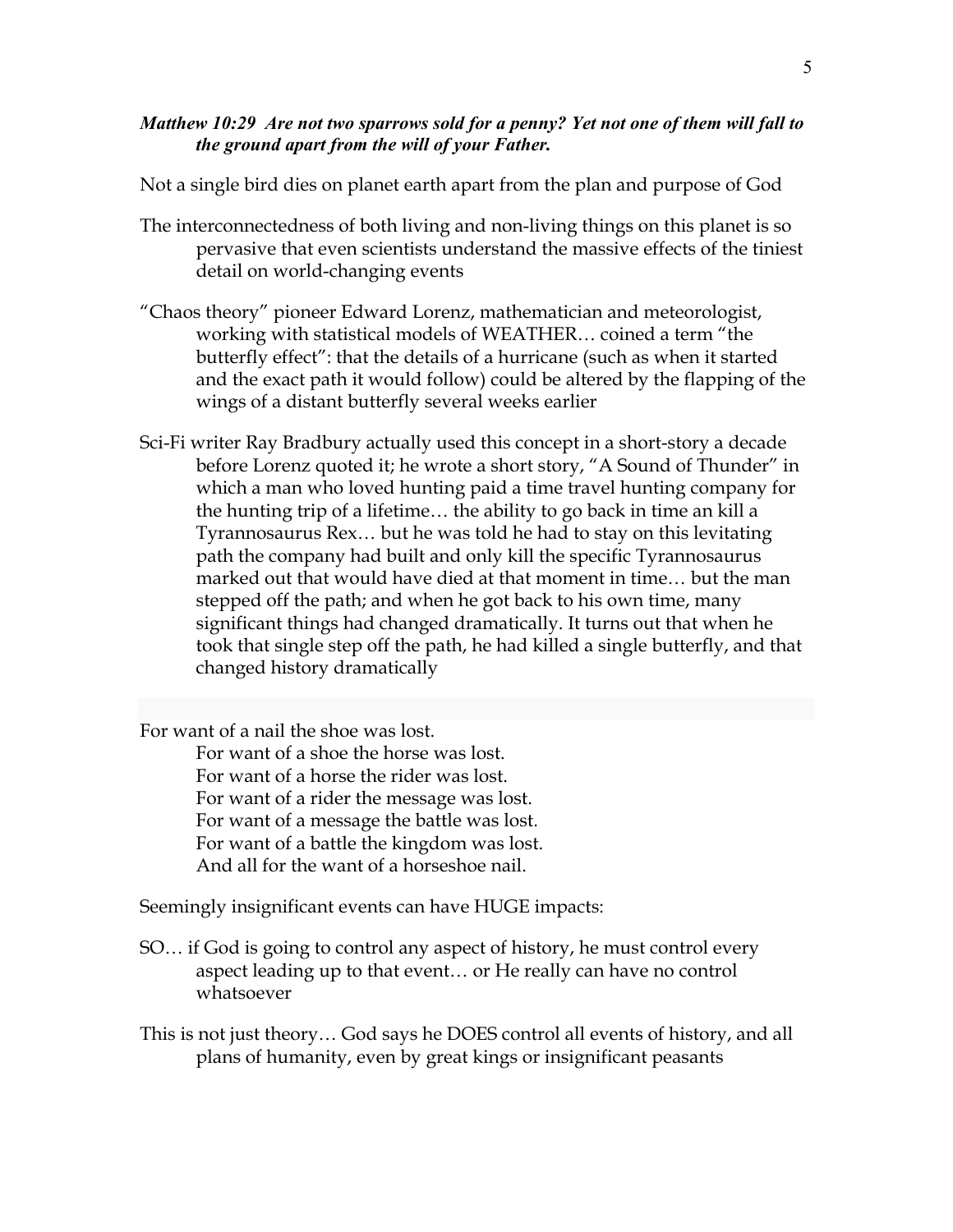- *Proverbs 19:21 Many are the plans in a man's heart, but it is the LORD's purpose that prevails.*
- *Proverbs 21:1 The king's heart is in the hand of the LORD; he directs it like a watercourse wherever he pleases.*
	- 4. Not only does God make comprehensive PLANS, He then acts powerfully to bring them about
- *Ephesians 1:11 In him we were also chosen, having been predestined according to the plan of him who* **works out everything in conformity with the purpose of his will***,*
- The sovereign power of God to act in history, to interact with people on a moment by moment basis and bring about his intentions, is essential to his sovereign rule over the world
- God doesn't stand aloof and then swoop in at key moments… he is energetic, with irresistible power, to make his plan come about, even down to the detailed level
- *Isaiah 14:26-27 This is the plan determined for the whole world; this is the hand stretched out over all nations. <sup>27</sup> For the LORD Almighty has purposed, and who can thwart him? His hand is stretched out, and who can turn it back?*
- See… there is a PURPOSE… and a POWER… his heart loves, his mind plans, his hand brings about that wise and loving plan
	- F. Applied to Our Salvation
		- 1. To bring the elect to faith in Christ involved God moving the pieces on the incredibly complex chess board of history into place
		- 2. God positions this person at this time to be ready to answer this question or make this comment
		- 3. And no, we're not robots… people do all of these things according to their own nature… whether good or bad; wicked rulers condemn a missionary to death, but the missionary preaches the gospel to the guards in the cell before being led out to his execution, and then seals his witness by dying in faith and love and the BLOOD OF MARTYRS was again SEED FOR THE CHURCH!
		- 4. This kind of detailed providential rule is going on every moment of every hour of every day of every year… year after year, century after century; until ALL THE ELECT are safely in heaven
- Next… Paul addresses a marvelous aspect of that plan… how it moved from Jew only to Jew + Gentile; and that all of this had been part of God's plan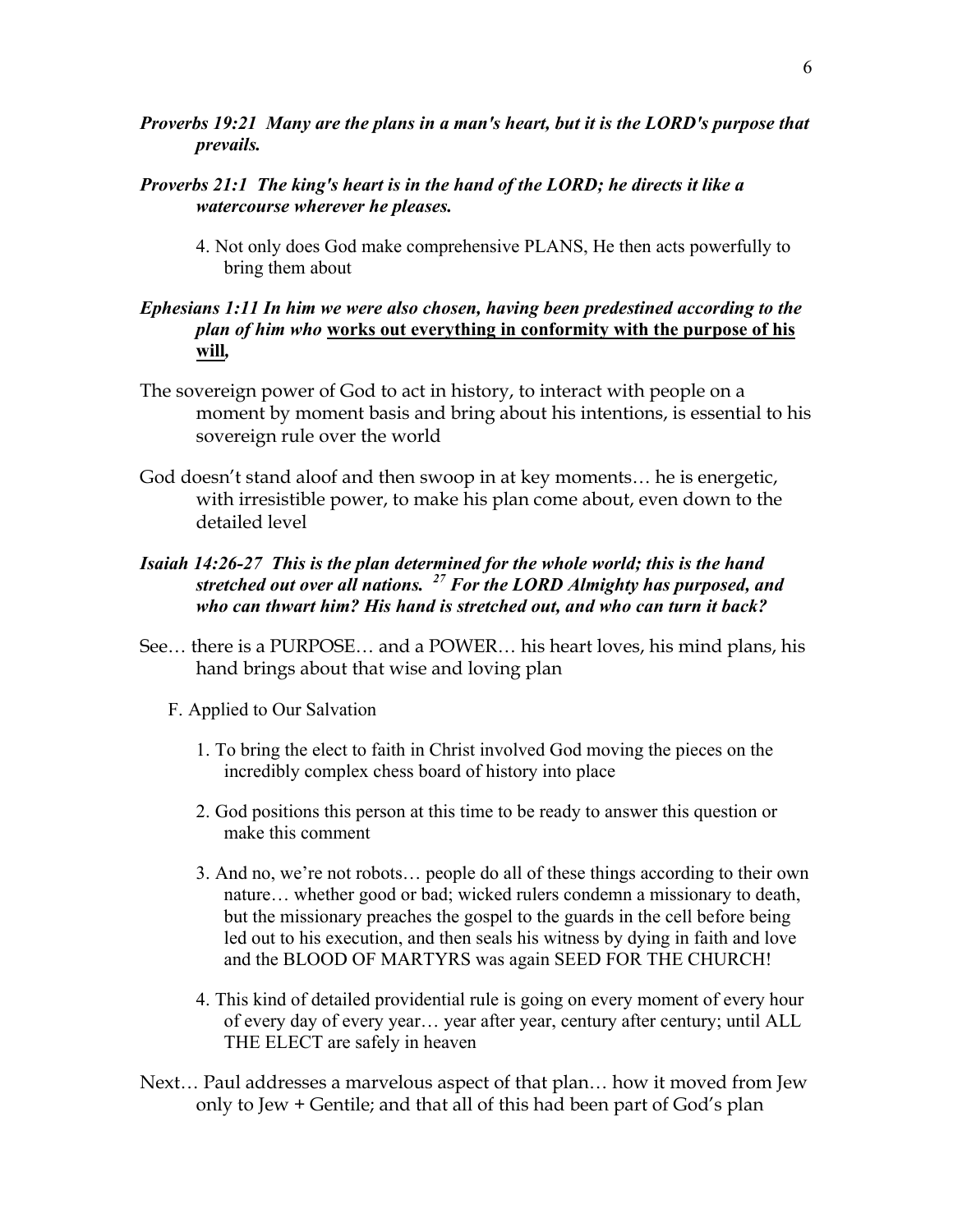- II. God's Order: We, First, then You Also (vs. 12-13)
- *Ephesians 1:11-13 In him we were also chosen, having been predestined according to the plan of him who works out everything in conformity with the purpose of his will, <sup>12</sup> in order that we, who were the first to hope in Christ, might be for the praise of his glory. <sup>13</sup> And you also were included in Christ when you heard the word of truth, the gospel of your salvation.*
	- A. Lots of Debate about "We" and "You"
		- 1. Key phrase: "We who were the FIRST TO HOPE IN CHRIST…:
		- 2. Then it moves to "You also were included in Christ when you heard the gospel and believed it"
		- 3. So there is this movement from WE to YOU
		- 4. Who is the "WE" who were the first to hope in Christ???
			- a. It could just refer to Paul and the other evangelists who brought the gospel to the lost Ephesians
			- b. Those who advocate that say that the "we" in verses 3-10 refers to ALL CHRISTIANS, so how could the "we" of verse 12 refer only to Jewish **Christians**
			- c. But I think no matter how you cut it, you're going to understand "us" and "we" differently from verses 3-10 and verse 11

# *Ephesians 1:7 In him we have redemption through his blood, the forgiveness of sins, in accordance with the riches of God's grace*

The "we" of verse 7 is everyone who was elect in verses 3-4… it's all Christians

- But the "we" of verse 12 is in direct contrast to the "you" of verse 13… so it can't mean "every single Christian"
	- d. Best way to understand this is in light of verse 10, and Ephesians 2:11-22
- Verse 10 speaks of God bringing together into perfect unity things that were disunited, not in harmony with each other

### *Ephesians 1:10 to bring all things in heaven and on earth together under one head, even Christ.*

And one of the key issues was the Jew-Gentile division: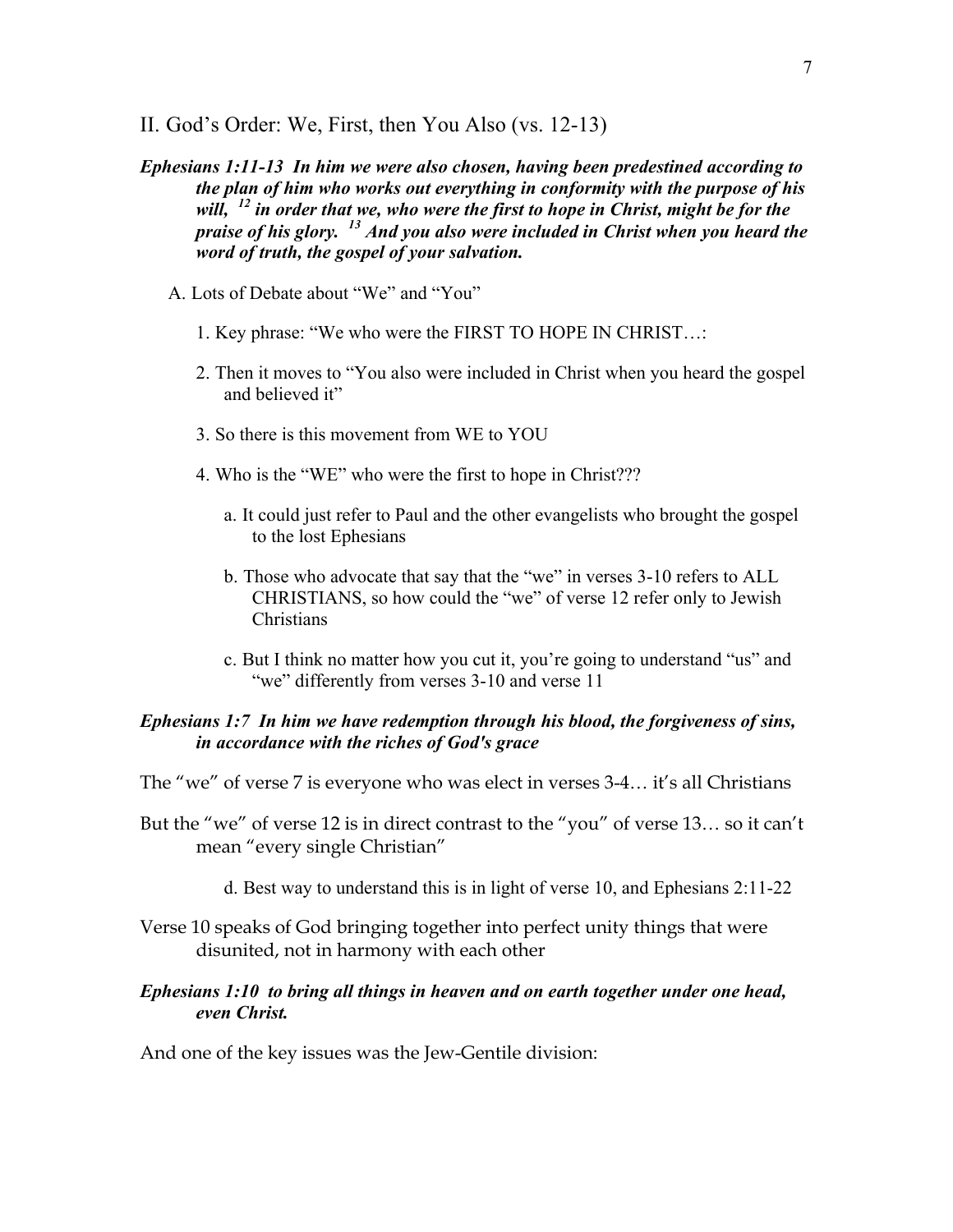- *Ephesians 2:11-14 Therefore, remember that formerly you who are Gentiles by birth and called "uncircumcised" by those who call themselves "the circumcision" (that done in the body by the hands of men)-- <sup>12</sup> remember that at that time you were separate from Christ, excluded from citizenship in Israel and foreigners to the covenants of the promise, without hope and without God in the world. <sup>13</sup> But now in Christ Jesus you who once were far away have been brought near through the blood of Christ. <sup>14</sup> For he himself is our peace, who has made the two one and has destroyed the barrier, the dividing wall of hostility*
	- B. God's Beautiful Order: To the Jew First
- *Romans 1:16 I am not ashamed of the gospel, because it is the power of God for the salvation of everyone who believes: first for the Jew, then for the Gentile.*
- *John 4:22 You Samaritans worship what you do not know; we worship what we do know, for salvation is from the Jews.*
	- 1. God called Abram from Ur of the Chaldees and revealed himself to him
	- 2. He made a marvelous promise

#### *Genesis 12:3 all peoples on earth will be blessed through you.*

3. Christ is the fulfillment of that promise

# *Galatians 3:14 He redeemed us in order that the blessing given to Abraham might come to the Gentiles through Christ Jesus, so that by faith we might receive the promise of the Spirit.*

- 4. Gentile believers become children of Abraham by faith
- C. The Jews were the "First to Hope in Christ"
- D. Then, In God's Time, the Gospel Moved Out to the Gentiles
	- 1. God called the Apostle to the Jews, Peter, to go to Cornelius's house and preach the gospel to a house full of Gentiles
	- 2. While Peter was preaching the gospel, the Holy Spirit came on all who were listening by faith to that marvelous message
- E. Then God Called Paul to Be the Apostle to the Gentiles and Unleashed Him on the Gentile World
- F. In Christ, there is ONE NEW MAN… "Christian"
	- 1. In the Gospel, God has brought the two into oneness
	- 2. So We/You is a beautiful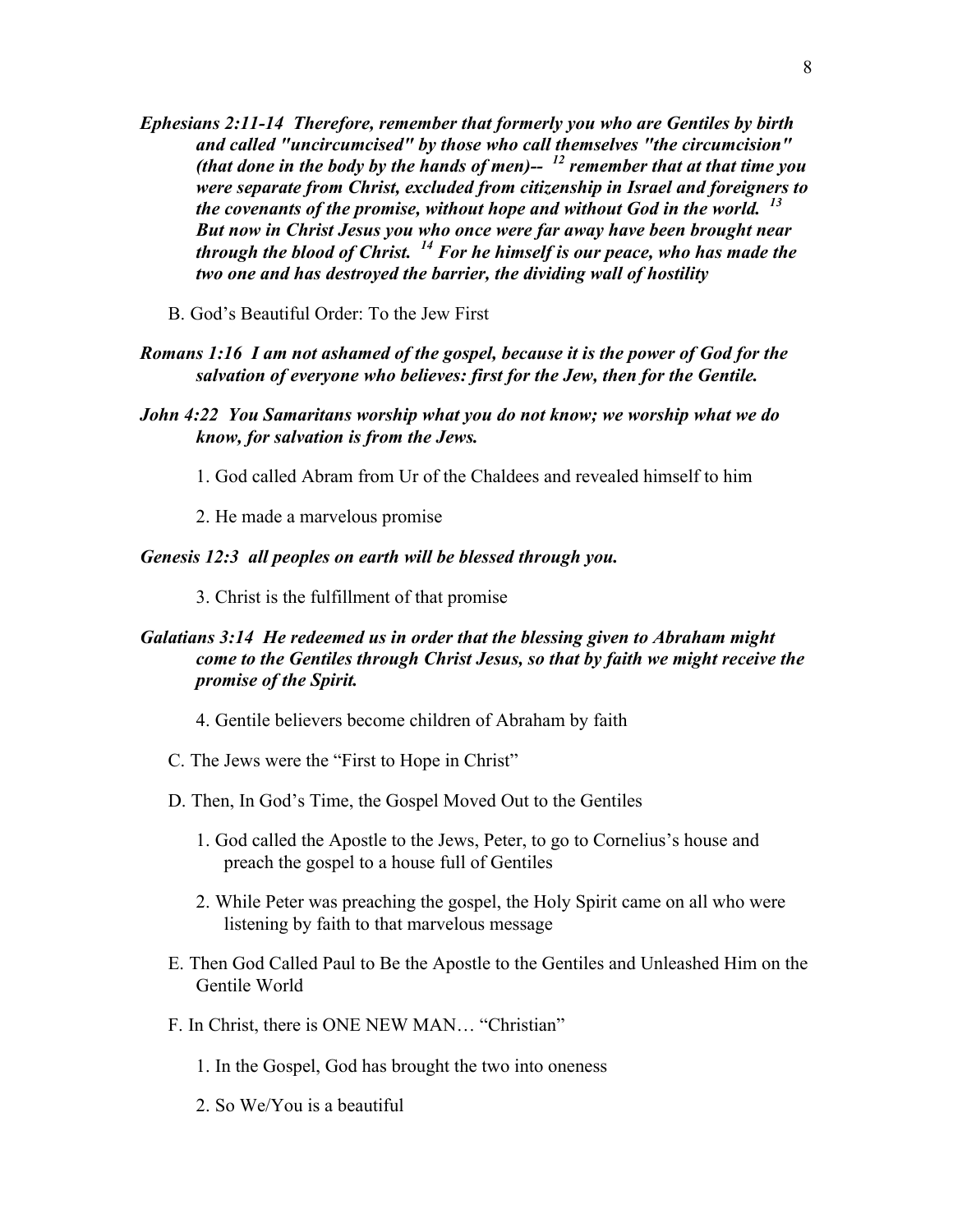- III. God's Means: The Gospel and the Spirit (vs. 13)
- *Ephesians 1:13 And you also were included in Christ when you heard the word of truth, the gospel of your salvation. Having believed, you were marked in him with a seal, the promised Holy Spirit*
- *ESV Ephesians 1:13 In him you also, when you heard the word of truth, the gospel of your salvation, and believed in him, were sealed with the promised Holy Spirit*
	- A. God's Eternal Plan Comes into Time
	- B. Sovereignty DOESN'T DESTROY Evangelism… it EMPOWERS IT
		- 1. Some people say, "If the elect are predestined to be saved, then nothing needs to be done… God will do it all himself."
		- 2. Others say in a similar vein, "A strong emphasis on the sovereignty of God sucks the life out of evangelism. Because then people won't share the gospel because there's no need."
		- 3. But no one in the history of the church had a higher view of the absolute sovereignty of God in salvation than the apostle Paul AND no one in the history of the church worked harder in evangelism and missions than Paul
		- 4. Paul WROTE the doctrine we're studying here… he WROTE the words that the elect are predestined for their final inheritance
		- 5. AND Paul relentlessly laid down his life to win the elect to Christ
- *1 Corinthians 15:10 But by the grace of God I am what I am, and his grace to me was not without effect. No, I worked harder than all of them-- yet not I, but the grace of God that was with me.*
- *2 Corinthians 11:23 Are they servants of Christ? (I am out of my mind to talk like this.) I am more. I have worked much harder, been in prison more frequently, been flogged more severely, and been exposed to death again and again.*
- *2 Timothy 2:10 Therefore I endure everything for the sake of the elect, that they too may obtain the salvation that is in Christ Jesus, with eternal glory.*
- So… a firm grip on election and predestination actually EMPOWERS evangelism… you reach out with the gospel knowing that God WILL USE the gospel to win the elect
	- C. God Ordains MEANS by Which the Elect Are Saved
		- 1. The end is that 100% of the elect will end up in heaven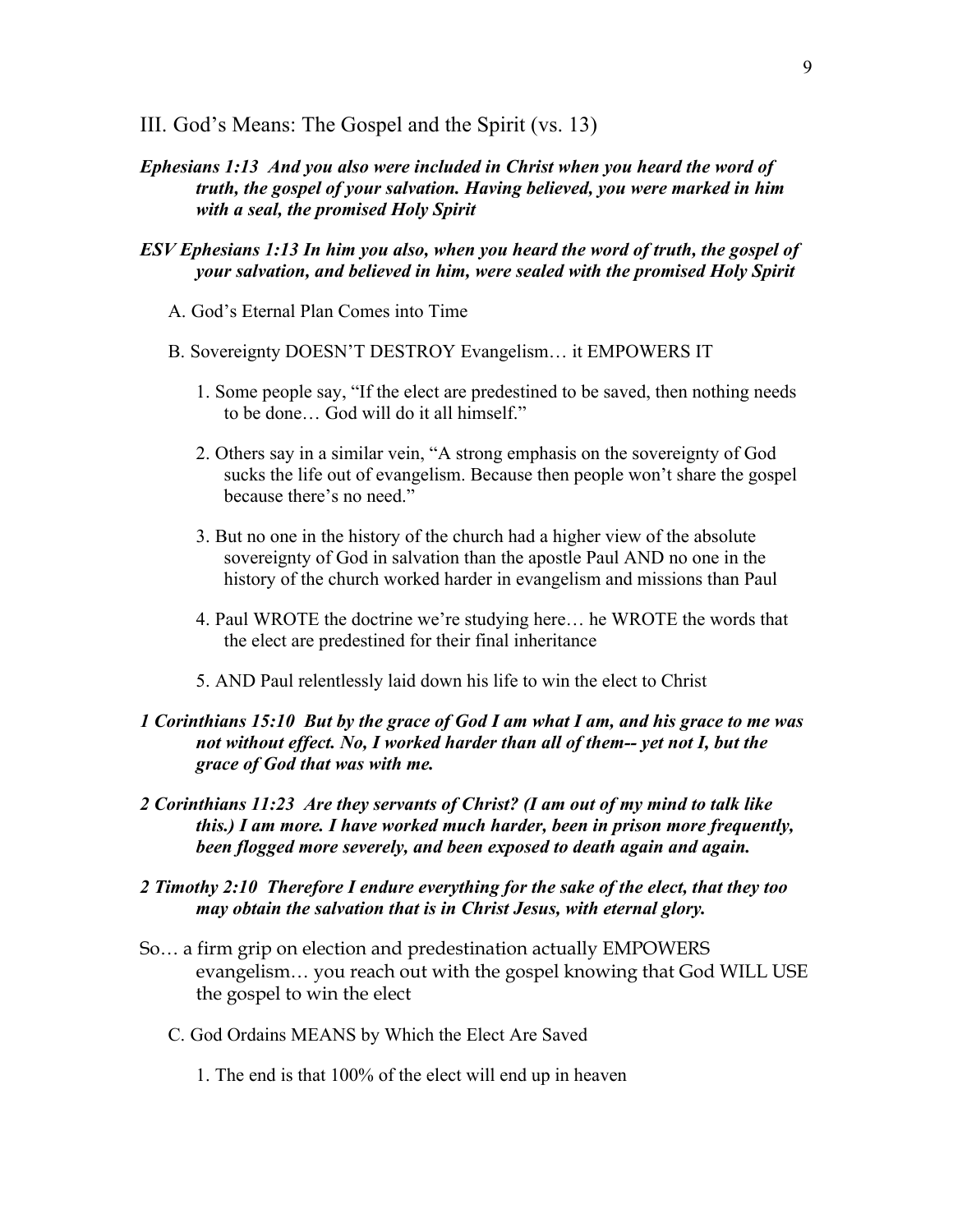2. The MEANS is explained plainly here…

- *Ephesians 1:13 And you also were included in Christ when you heard the word of truth, the gospel of your salvation. Having believed, you were marked in him with a seal, the promised Holy Spirit*
- *ESV Ephesians 1:13 In him you also, when you heard the word of truth, the gospel of your salvation, and believed in him, were sealed with the promised Holy Spirit*

3. Messengers of the gospel are SENT OUT

Romans 10 makes this same pattern clear as well:

- *Romans 10:13-15 "Everyone who calls on the name of the Lord will be saved." <sup>14</sup> ¶ How, then, can they call on the one they have not believed in? And how can they believe in the one of whom they have not heard? And how can they hear without someone preaching to them? <sup>15</sup> And how can they preach unless they are sent? As it is written, "How beautiful are the feet of those who bring good news!"*
	- 4. The message of the gospel is proclaimed plainly and clearly so it can be HEARD and understood
		- a. Paul calls it "the word of truth, the gospel of your salvation…"
		- b. "Salvation" from sin… from the WRATH TO COME

Plain proclamation of the TRUTH of their sin

*Romans 3:10-18 "There is no one righteous, not even one; <sup>11</sup> there is no one who understands, no one who seeks God. <sup>12</sup> All have turned away, they have together become worthless; there is no one who does good, not even one." <sup>13</sup> "Their throats are open graves; their tongues practice deceit." "The poison of vipers is on their lips." <sup>14</sup> "Their mouths are full of cursing and bitterness." <sup>15</sup> "Their feet are swift to shed blood; <sup>16</sup> ruin and misery mark their ways, <sup>17</sup> and the way of peace they do not know." <sup>18</sup> "There is no fear of God before their eyes."*

The TRUTH about the grave danger they are in:

#### *1 Thessalonians 1:10 Jesus, who rescues us from the coming wrath.*

- c. It is the clear message of Jesus Christ… incarnate… sinless… miracleworking… substitutionary death… bodily resurrection
- d. The word of truth about simple repentance and faith: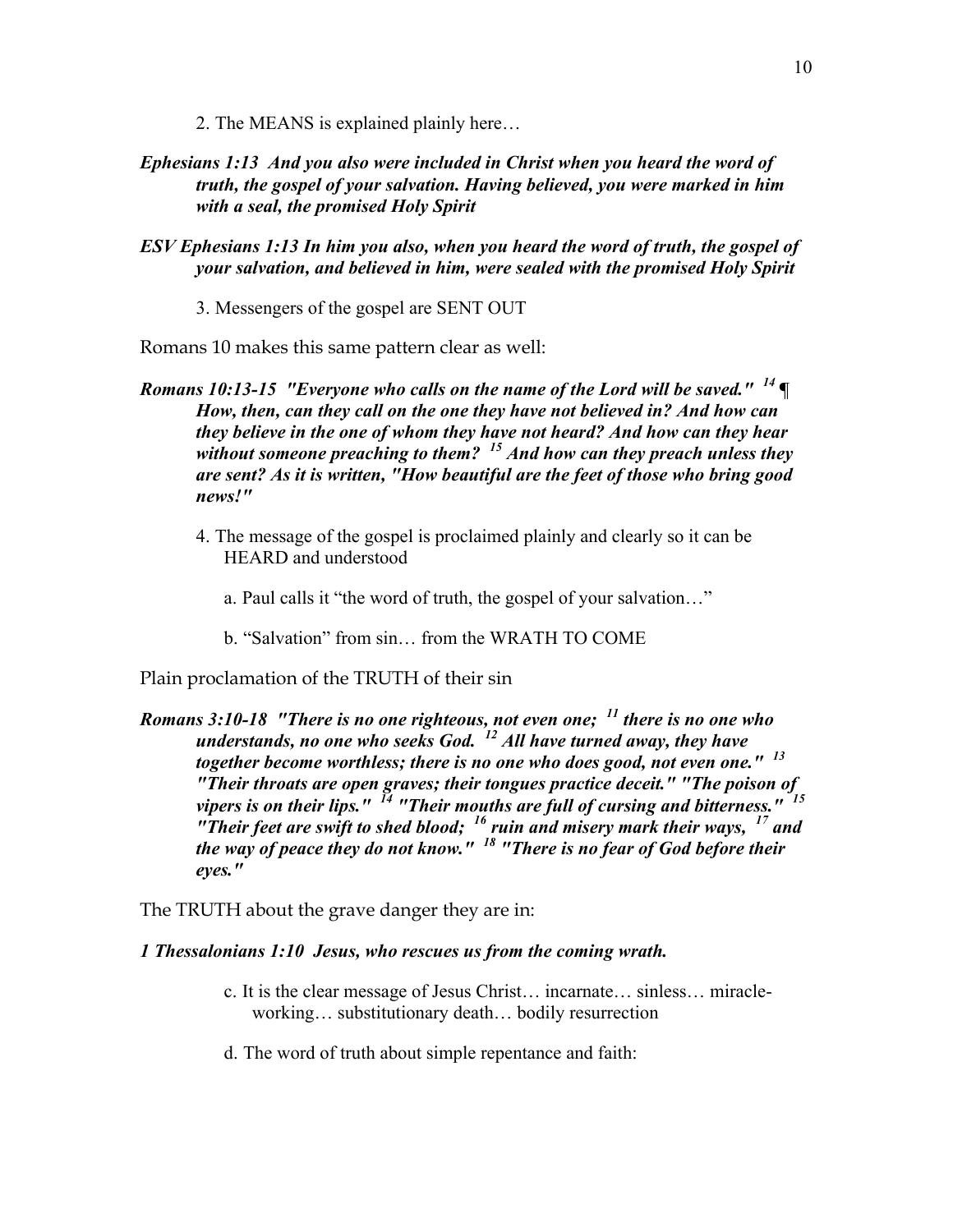# *Mark 1:15 "The time has come," he said. "The kingdom of God is near. Repent and believe the good news!"*

- e. This is the WORD OF TRUTH…
- f. It is what separates Christians from non-Christians all over the world
- g. It is the only power that can truly unite Jews and Gentiles, or even truly unite any two sinners or any group of sinners and truly make them one
- h. The gospel is the WORD OF TRUTH, the power of God for salvation
- i. It is NECESSARY for human salvation, but it not sufficient… something MORE is needed
- 5. The Holy Spirit must work regeneration in the hearts of the elect
	- a. He must anoint the proclamation of the gospel with his internal moving power
	- b. He must take out the heart of stone and give the heart of flesh
	- c. He must speak LIGHT into the darkened heart of a human being AS THEY ARE HEARING the word of truth, the gospel
	- d. And if He does that, the sinner WILL SEE THE INVISIBLE SPIRITUAL LIGHT and be saved
- 6. They BELIEVE and are immediately justified (forgiven, seen to be righteous)
- 7. Then they are SEALED with the Holy Spirit
- IV. God's Seal: The Promised Holy Spirit (vs. 13-14)

# *Ephesians 1:13-14 In him you also, when you heard the word of truth, the gospel of your salvation, and believed in him, were sealed with the promised Holy Spirit, <sup>14</sup> who is the guarantee of our inheritance until we acquire possession of it, to the praise of his glory.*

- A. What Does the Phrase "the Promised Holy Spirit" mean?
	- 1. The Holy Spirit is the third person of the Trinity
	- 2. His unique role in the work of salvation is to take the finished work of Christ on behalf of the elect whom the Father chose and APPLY it to those elect personally and individually
	- 3. He was PROMISED in the Old Testament in many places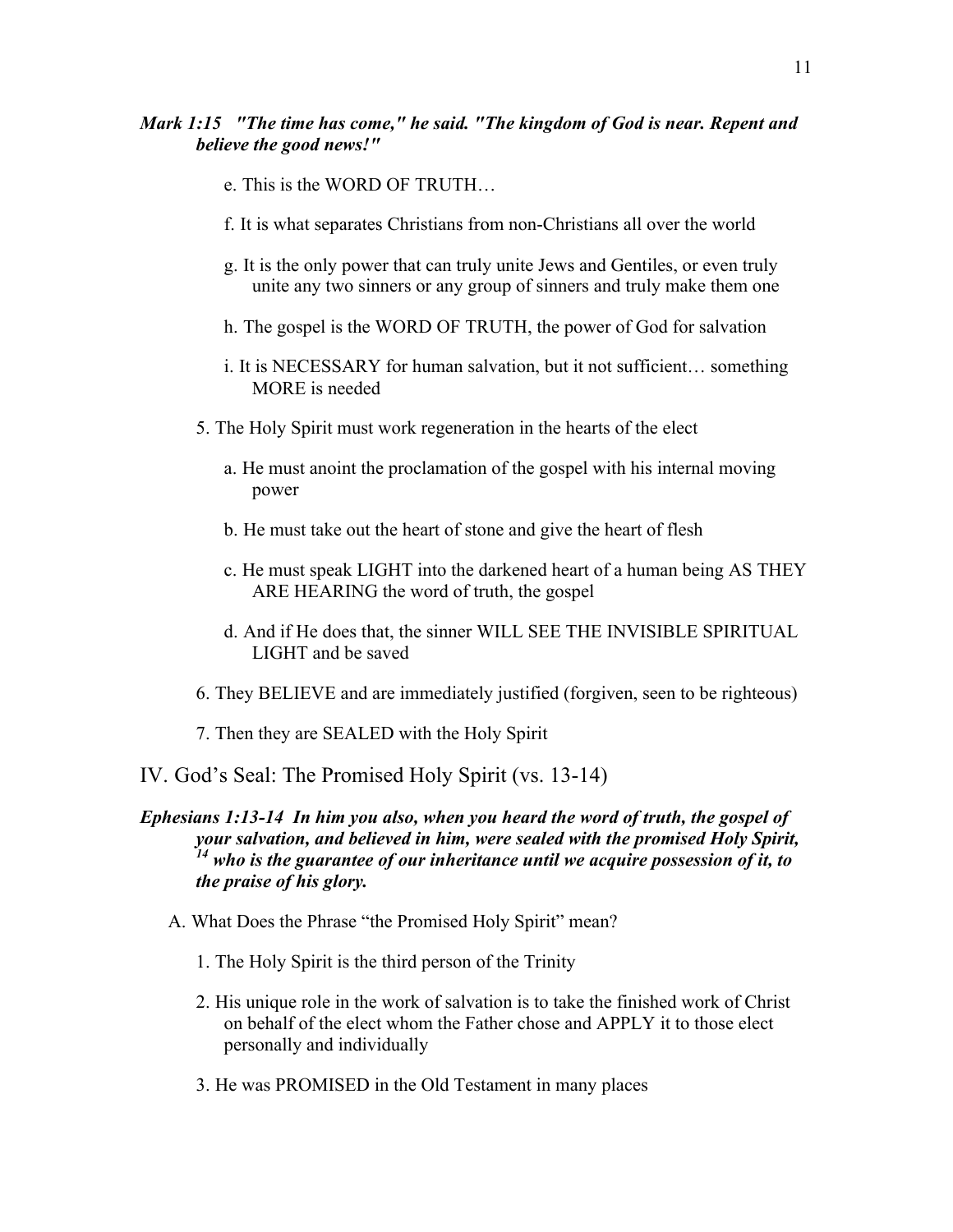- *Isaiah 44:3 For I will pour water on the thirsty land, and streams on the dry ground; I will pour out my Spirit on your offspring, and my blessing on your descendants.*
- *Joel 2:28-29 'And afterward, I will pour out my Spirit on all people. Your sons and daughters will prophesy, your old men will dream dreams, your young men will see visions. <sup>29</sup> Even on my servants, both men and women, I will pour out my Spirit in those days.*
	- 4. Also promised clearly in the New Testament as well
		- a. By John the Baptist
- *Matthew 3:11 "I baptize you with water for repentance. But after me will come one who is more powerful than I, whose sandals I am not fit to carry. He will baptize you with the Holy Spirit and with fire.*
	- b. By Jesus Christ
- *Luke 11:13 If you then, though you are evil, know how to give good gifts to your children, how much more will your Father in heaven give the Holy Spirit to those who ask him!"*
- *John 14:16-17 I will ask the Father, and he will give you another Counselor to be with you forever-- <sup>17</sup> the Spirit of truth. The world cannot accept him, because it neither sees him nor knows him. But you know him, for he lives with you and will be in you.*
- *Luke 24:49 I am going to send you what my Father has promised; but stay in the city until you have been clothed with power from on high."*
	- c. By Peter on the day of Pentecost
- *Acts 2:33 Exalted to the right hand of God, he has received from the Father the promised Holy Spirit and has poured out what you now see and hear.*
- *Acts 2:38-39 "Repent and be baptized, every one of you, in the name of Jesus Christ for the forgiveness of your sins. And you will receive the gift of the Holy Spirit. <sup>39</sup> The promise is for you and your children and for all who are far off-- for all whom the Lord our God will call."*
	- B. What Does it Mean to be "Sealed" with the Holy Spirit?
		- 1. We will discuss this much more in detail next week
		- 2. Basically, the "sealing of the Spirit" means "AUTHENTICATING PROOF" that you are a child of God
		- 3. We will show this more next week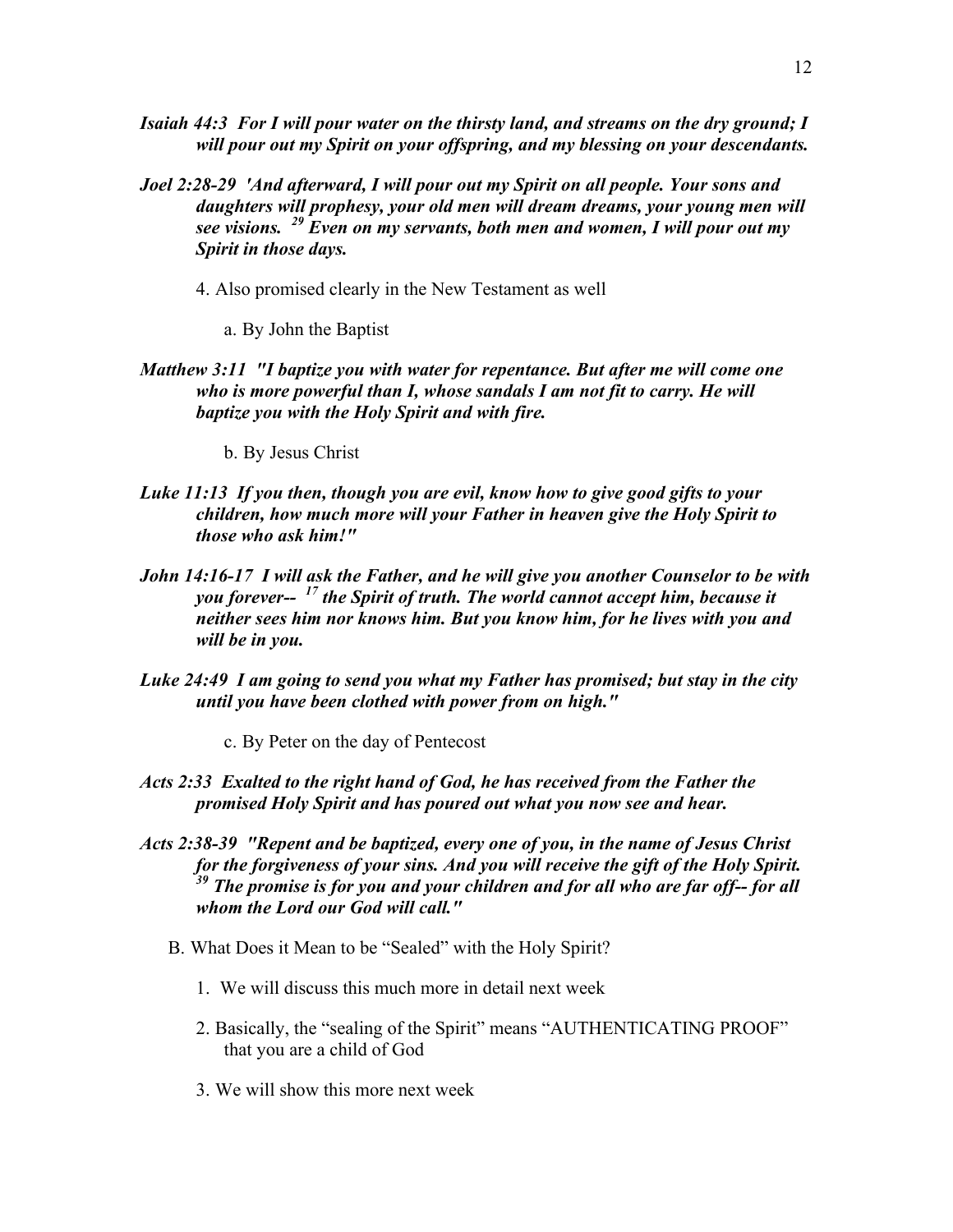- C. Fundamentally, the Spirit is Given as a Gift to Every Christian
- *Romans 8:9 ¶ You, however, are controlled not by the sinful nature but by the Spirit, if the Spirit of God lives in you. And if anyone does not have the Spirit of Christ, he does not belong to Christ.*
	- D. The "Sealing" Happens in Many Ways to Assure You that You are a Child of God

## *Romans 8:15-16 you received the Spirit of sonship. And by him we cry, "Abba, Father." <sup>16</sup> The Spirit himself testifies with our spirit that we are God's children.*

- Next week… what does it mean that the Spirit is given as a "deposit guaranteeing our full inheritance"???
- V. God's Purpose: The Praise of His Glory (vs. 12, 14)
	- A. The Ultimate End: The Praise of God's Glory
	- B. The Trinity Works Differently and Shares Glory Equally
		- 1. The phrase "the praise of His glory" appears three times (1:6, 1:12, 1:14)
- *Ephesians 1:4-6 In love <sup>5</sup> he predestined us to be adopted as his sons through Jesus Christ, in accordance with his pleasure and will-- <sup>6</sup> to the praise of his glorious grace*
- *Ephesians 1:12 in order that we, who were the first to hope in Christ, might be for the praise of his glory.*

### *Ephesians 1:13-14 And you also were included in Christ… to the praise of his glory*

- 2. Each at the end of a section which focuses on a separate member of the Trinity
- 3. God the Father (1:3-6) makes the eternal plan…
- 4. God the Son, Jesus Christ (1:7-12) carries out the plan, shedding his blood and redeeming his people
- 5. God the Spirit (1:13-14) applies the plan to individual people, converting them and sealing them
- C. God Does All of This "for His Own Glory"
	- 1. God does everything for His glory
		- a. What does that mean?
		- b. The radiant display of God's perfections… God's attributes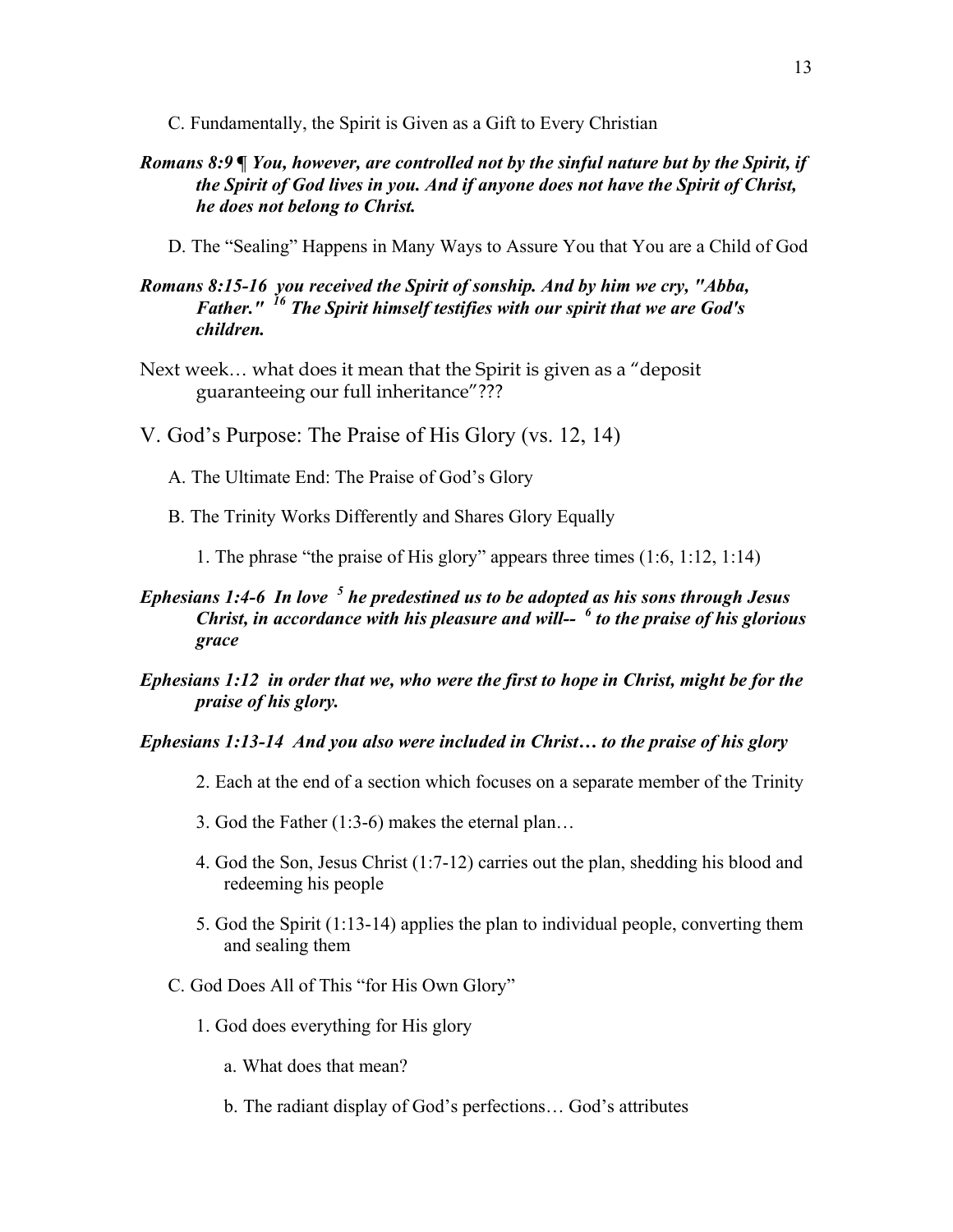- c. God puts His power on display… His wisdom… His sovereignty… His patience… His kindness and compassion… His justice… His love
- 2. God especially works salvation for His elect for His own glory
- 3. The phrase here: "to the praise of His glory"
	- a. Not only that God's actions would be on display radiantly
	- b. BUT MORE… that we, created in His image, redeemed by the blood of His Son, converted and sealed by the Holy Spirit might SEE the glory of God in all of this and PRAISE HIM for it
	- c. That we would be lost in wonder, admiration, joy, adulation… and PRAISE HIM… speak out of His greatness, and sing praise to His name
	- d. In heaven, we will spend our time doing precisely this… falling down before Him at aspects of His glory and worshipping Him for each one
	- e. "to the praise of His glory"
	- f. That's why God does all of this… He wants us, His created and redeemed children, to find our highest and greatest joy and reason for existence in drinking in His glory, especially in the astonishingly deep and wise and powerful plan of salvation
	- g. He wants to give us an eternal gift: HIS OWN GLORY, the highest and best gift He can ever give us
	- h. By saving us in this way, He has freed us completely from self-focus; we realize that He alone deserves the praise for our salvation

### *1 Corinthians 1:30-31 It is because of him that you are in Christ Jesus, who has become for us wisdom from God-- that is, our righteousness, holiness and redemption. <sup>31</sup> Therefore, as it is written: "Let him who boasts boast in the Lord."*

- i. God wants to free our hearts from all idols, all lesser objects of esteem, including OURSELVES… and set us free to swim in a sea of His own glory
- j. It is normal for us, created in His image, with minds and hearts that can UNDERSTAND what God did in making this plan, what Christ did in shedding His blood to fulfill this plan, what the Spirit did in applying this plan to us individually… it is normal for us who are capable of taking this in to be FILLED WITH WONDER and AMAZEMENT at it, and then to SPEAK, SING, SHOUT in PRAISE for this glory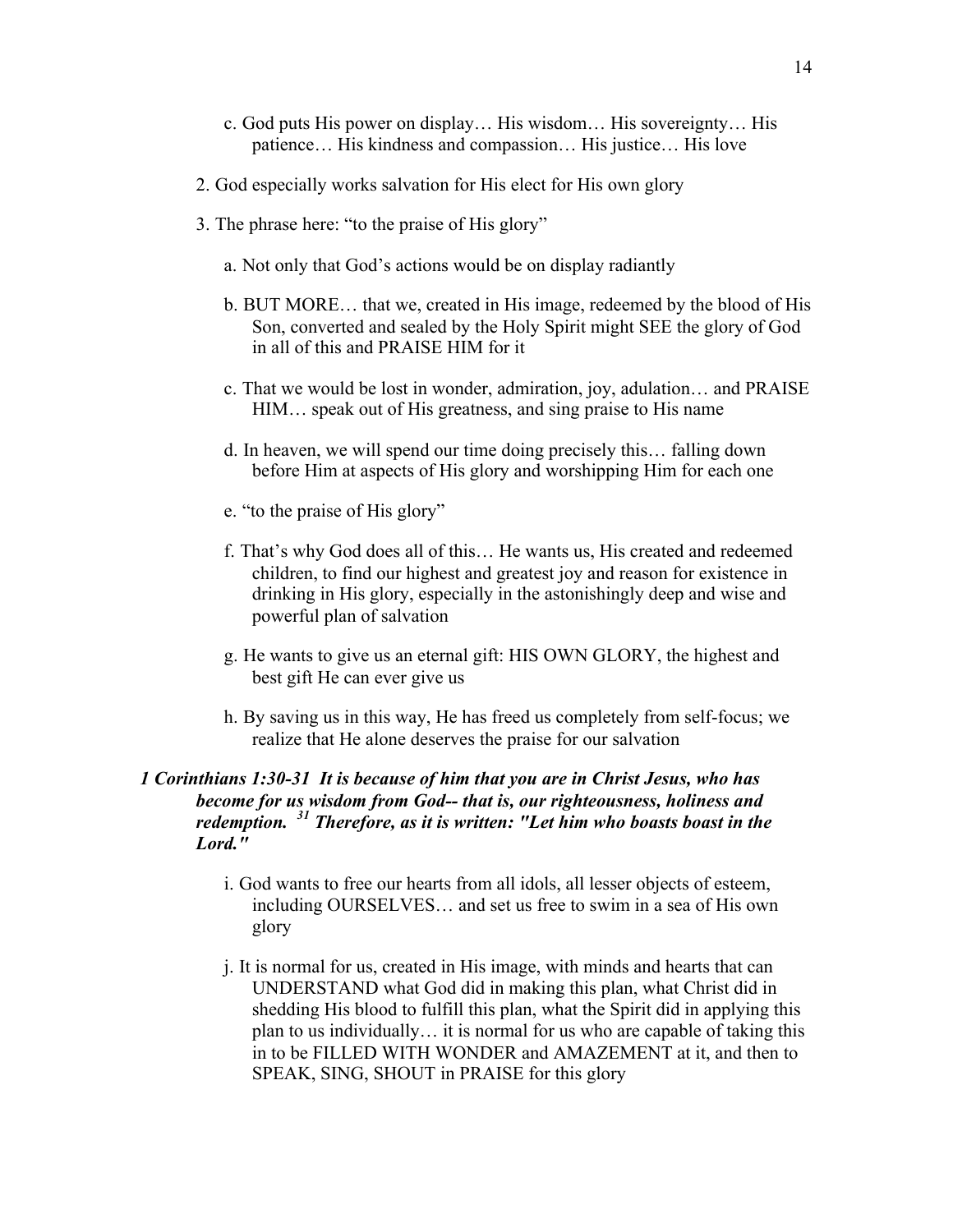- k. Anything else would be evidence of severe spiritual DISEASE, even worse, of spiritual DEADNESS… and that is exactly what God in saving us has freed us from!!
- l. God is SO GENEROUS in all of this… He doesn't NEED to do this for His self-esteem, but out of a lavishly generous spirit toward us, He wants us in heaven to exist forever praising His glory

# VI. Applications

### A. Come to Christ!

- 1. The text makes it plain that the eternal plan of God enters into time with the process of evangelism
- 2. When someone tells another person the gospel of Jesus Christ, and that person hears that gospel, understands, and believes, that's when their sins are forgiven and they are ADOPTED as a son or daughter of the living God… and they receive the gift of the indwelling Holy Spirit
- 3. "When you HEARD the word of truth, the GOSPEL OF YOUR SALVATION… HAVING BELIEVED, you were sealed with the Holy Spirit

### 4. HAS THIS HAPPENED TO YOU???

- 5. You've heard the gospel this very morning… hear it again
	- a. God: created the universe, made it all very good; made laws by which the universe is governed
	- b. Man: created in God's image; we rebelled against the commands of God and fell into sin; we deserve DEATH for our sins
	- c. Christ: is God's only begotten Son; fully God, fully man; lived a sinless life, died an atoning death on the cross; rose on the third day; ascended to heaven, he sits on the right hand of God
	- d. Response: if you repent of your sins and trust in Christ, you will be saved!
- B. Stand Amazed at the PLAN and the POWER
	- 1. God has made an incredibly intricate and detailed plan for the human race, for all of human history
	- 2. That PLAN is like a BLUEPRINT for an amazing display of His glory and for the building of an incredible holy city in heaven… every tiny thing has been pondered